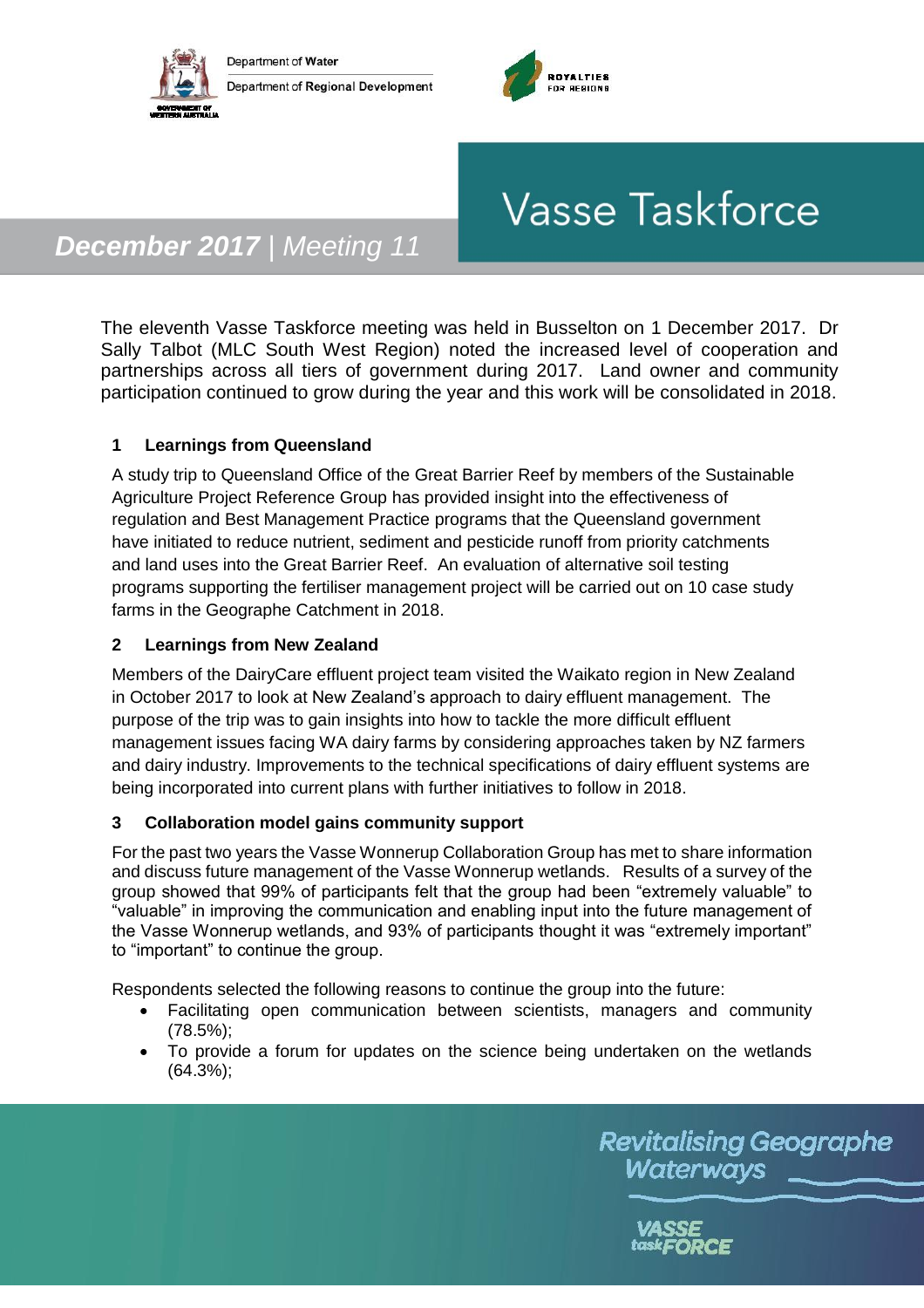- To input into the development of management plans for the Vasse Wonnerup Wetlands and lower Vasse River (93%); and,
- To foster the collaboration and relationships developed over the last 18 months (57%)

The Taskforce noted how valuable this approach has been in bringing people, ideas and opinions together and expressed its appreciation to all participants. It will look to use the same approach for other Revitalising Geographe Waterways projects.

#### **4 Future planning**

With 18 months remaining until the completion of Revitalising Geographe Waterways the Taskforce is turning its focus to what needs to happen after June 2019. A sustainability plan will be prepared which defines an overarching vision for Geographe waterways and identifies the scale and nature of the problem. The plan will outline key strategies to address the problem. These will be based on the key findings from current projects and actions from management plans. Importantly the plan will also identify who will lead new initiatives and options to fund new initiatives. Concurrent to this an investment plan will also be developed addressing the priority actions in the coming years and costings.

#### **5 Vasse science**

Key findings of the seawater inflow trials in the Vasse estuary 2015-2017 are supporting a new strategy this year to allow seawater exchange in the estuary from early December. It is anticipated that optimising exchange of seawater with the nutrient rich water in the estuary will reduce the concentration of algal blooms that traditionally occur at the end of December each year. The seawater exchange is hoped to improve water quality by increasing salinities in the exit channel of the estuary and reducing water temperature. The Department of Water and Environmental Regulation will be carefully monitoring the water quality of the estuary to ensure that this action does not negatively impact on the ecology of the system.

#### **6 Sediment investigations**

The Taskforce endorsed key recommendations of the sediment investigation carried out by the Department of Water and Environmental Regulation in the Vasse estuary exit channel. The sediment investigations involved determining the volume and composition of sediment in the channel and identified two main areas of organic sediment buildup: behind the Vasse Surge Barrier and at the corner of Estuary View Drive. The Water Corporation removed approximately half the sediment buildup at the Vasse Surge Gates in June 2017 on the basis of the investigation. Recommendations in the report include ongoing maintenance and removal of sediments at the gates and further investigations to remove sediment at Estuary View Driver including assessment of community support. A final report on the sediment investigation will be available in 2018.

#### **7 Toby Inlet bar opening**

On 11 December 2017 Toby Inlet will be opened to the ocean by the City of Busselton to increase water flushing and reduce the likelihood of algal blooms. The City's decision is based on a study by the Department of Water and Environmental Regulation to understand flushing to the Toby inlet. One of the most cost effective options recommended by the study is to maintain the Toby Inlet entrance open to the ocean to maximise water exchange and tidal flushing.